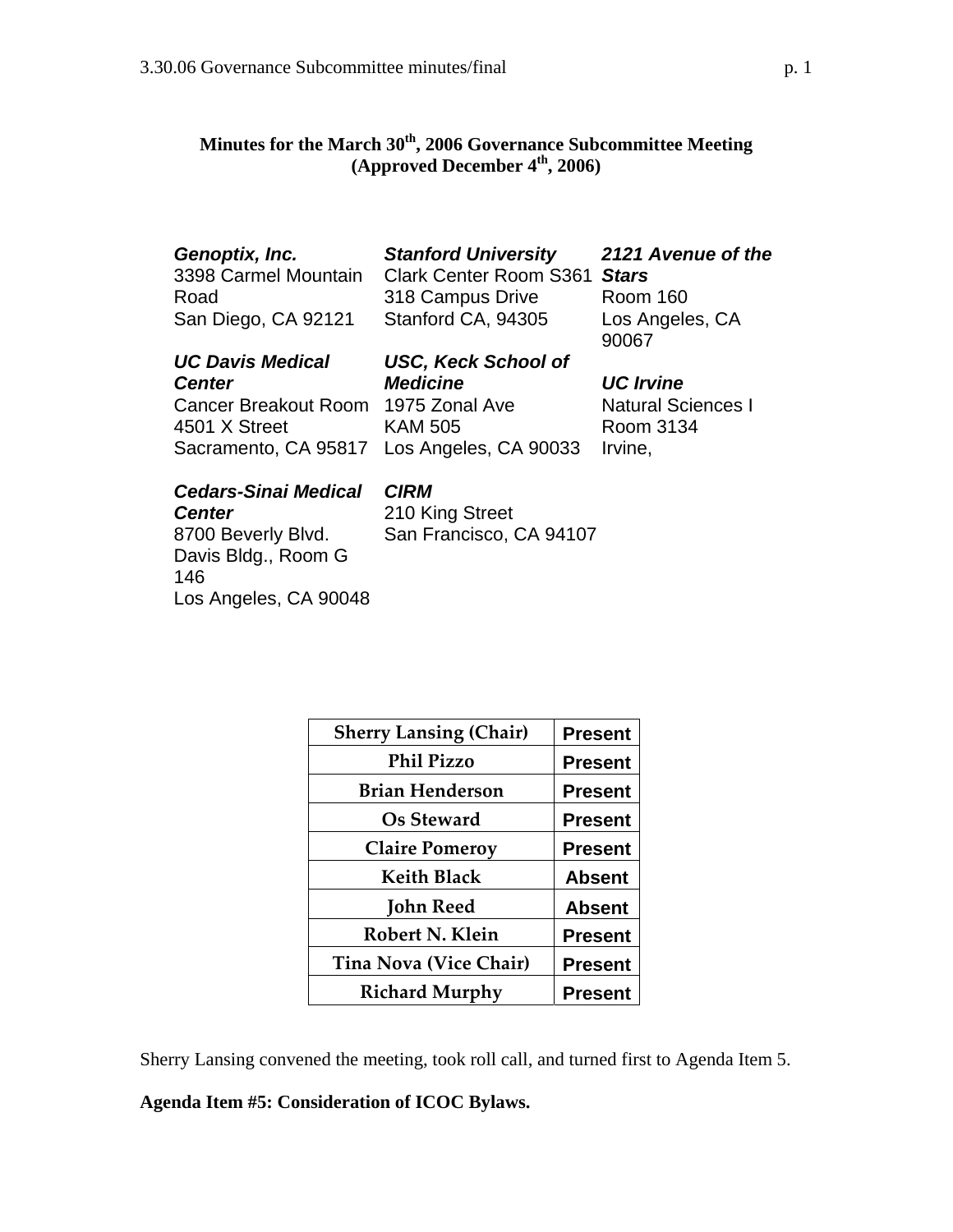Dan Bedford, CIRM pro-bono counsel, gave a presentation on the draft ICOC bylaws. He highlighted several important issues/amendments to the posted document: inclusion of the fact that a 70% vote of the ICOC is necessary for changes to the policy enhancements, a list of ICOC functions per Proposition 71, procedures for removing working group members as adopted at the February  $10<sup>th</sup>$  ICOC meeting, and policies for appointing working group members when there is a vacancy.

James Harrison reconfirmed that it is the ICOC's authority to enter into closed session to conduct detailed grant evaluation, as necessary.

Dan Bedford described an amendment from allowing alternates "time to time" to no more than 4 meetings in a calendar year.

Phil Pizzo added the "friendly modifier" of adding an example.

Claire Pomeroy offered the perspective that missing 4 meetings out of 6 in a calendar year means only attending 1/3 of the meetings. She added that numerous existing ICOC members had already missed more than 4 meetings since being appointed. The often "changing faces" of the committee can make working out solutions to issues more complicated.

Os Steward reminded the subcommittee that there is no provision for patient advocates, and it is important to be specific about setting the bar high for institutional representatives.

Phil Pizzo suggested that designating alternates is a right codified by Proposition 71, and it is important to note that an ICOC member designates one alternate—not multiple—and communicates with that alternate directly. Alternates are important to safeguard a quorum when scheduling conflicts arise for ICOC members.

Brian Henderson, Claire Pomeroy, Robert Klein suggested to keep alternate substitutions allowable "from time to time"—and so leave the policy as it is,

James Harrison confirmed that Proposition 71 is silent on the matter of alternates for patient advocate ICOC members.

Robert Klein and Sherry Lansing requested James Harrison to produce a legal opinion on whether an inclusion of an alternate policy for patient advocates could be implemented, and how.

Dan Bedford points to the classification of a "quorum" of members who are "eligible to vote" and leave the determination of "eligibility" to counsel.

Zach Hall suggests deleting Article IV, Section 4, paragraph C due to redundancy, and the sense of the subcommittee agreed.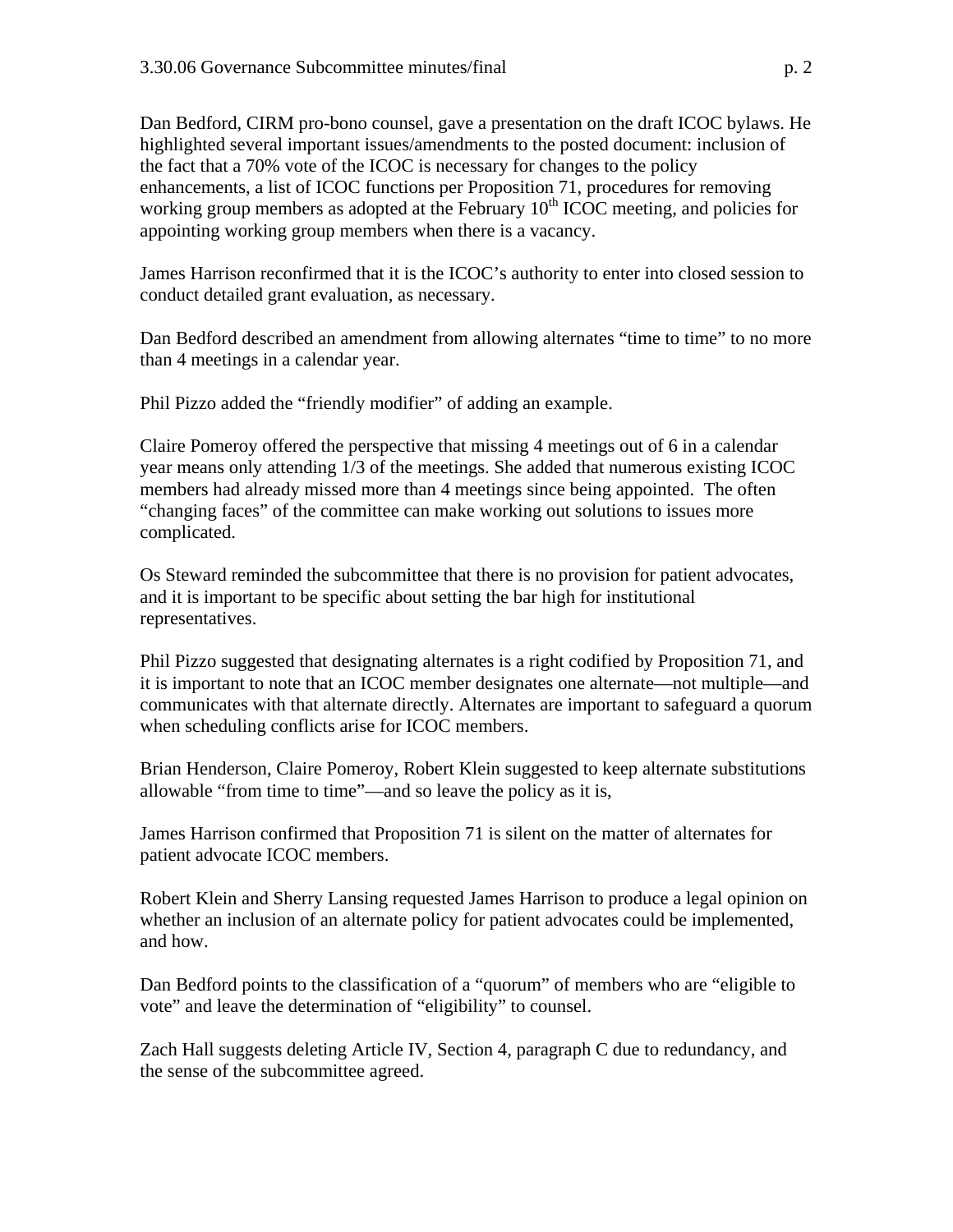Robert Klein and Claire Pomeroy confirmed the right of the ICOC to establish subcommittees, without specification but to attach a current list of subcommittees for guidance.

Don Reed, member of the public, suggested adding "decision making authority" before ICOC to clarify their role in the grant review process.

James Harrison suggests adding the clarification "at will" for the Chairman's appointees to the Citizens' Financial Accountability Oversight Committee and the Finance Committee, and Robert Klein accepts it.

Motion: Brian Henderson moves approval, with changes suggested. Phil Pizzo: second.

The motion passes unanimously.

## **Agenda Item 3: Approval of [July 29th,](http://www.cirm.ca.gov/meetings/pdf/2006/03/033006_item_3a.pdf) [August 31st](http://www.cirm.ca.gov/meetings/pdf/2006/01/012706_item_3b.pdf), [December 5th,](http://www.cirm.ca.gov/meetings/pdf/2006/03/033006_item_3c.pdf) 2005 and [January 27th, 2006](http://www.cirm.ca.gov/meetings/pdf/2006/03/033006_item_3d.pdf) minutes**

Claire Pomeroy made one one-word correction.

Motion: Claire Pomeroy moved approval. Phil Pizzo: second.

The motion passes unanimously.

#### **Agenda Item 4**: **Consideration of President's Report, including but not limited to [CIRM Employee Compensation Plan](http://www.cirm.ca.gov/meetings/pdf/2006/03/033006_item_4.pdf)**

Alexandra Campe, CIRM's Human Resources Officer, reviewed the submitted documents regarding the proposed CIRM Employee Compensation plan: 1) summary statement, 2) a copy of the compensation survey sent to designated organizations, 3) a compilation of comparator data, 4) CIRM's proposed salary structure. Alexandra details the process for sending out the survey, analyzing the data received, and creating a proposed salary structure for CIRM employees. She also describes several examples.

Sherry Lansing asked about how Alexandra arrived at the ranges for the Chief Communications Officer and the General Counsel.

Alexandra Campe explained that there was no comparable data for the Chief Communications position, so they considered job duties and responsibilities instead. We also received confidential information from two institutions with which ICOC members are affiliated, and they gave us positive feedback we were in the right range.

Sherry Lansing asked the subcommittee members if they should seek more data on this position.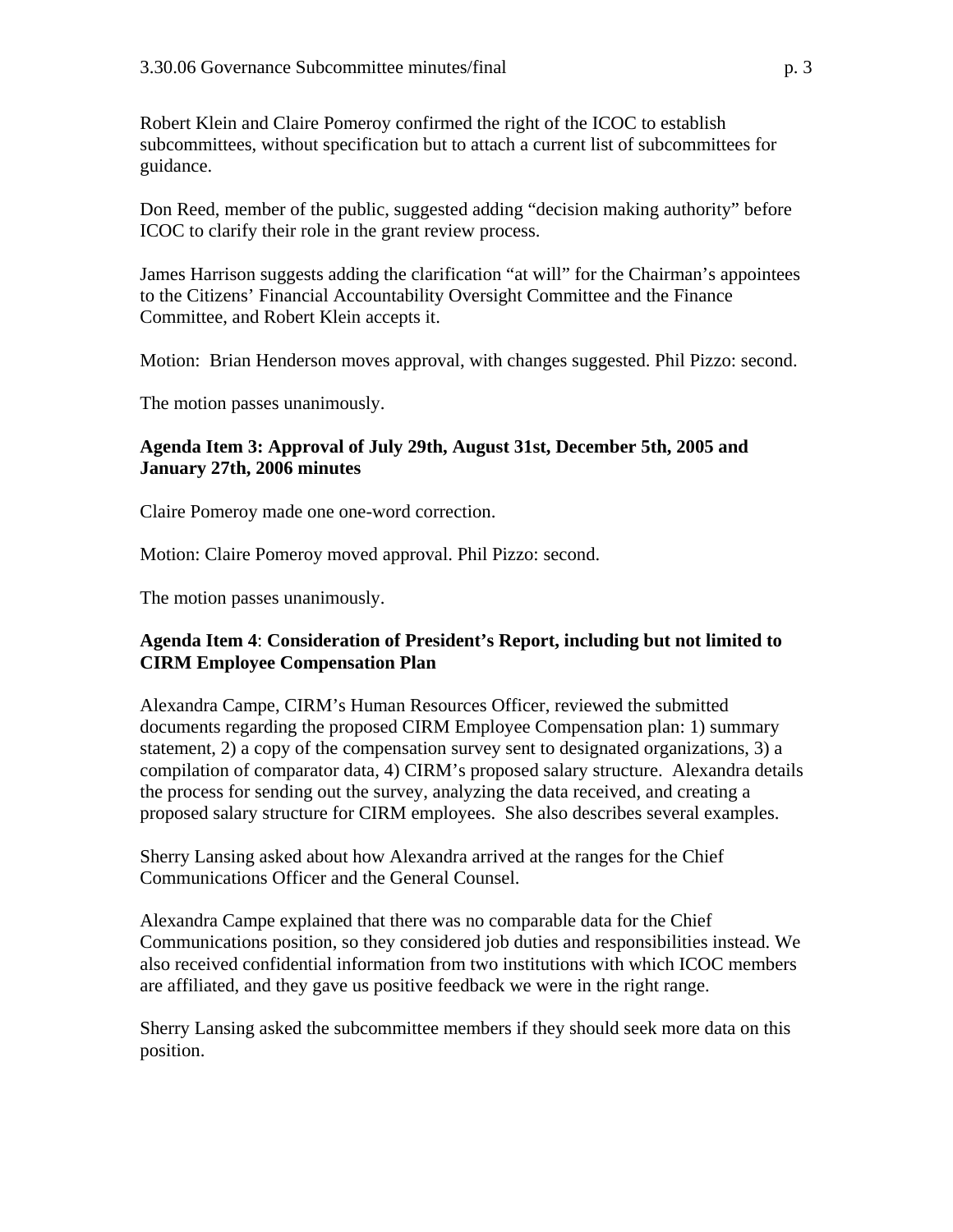Phil Pizzo asked about the right comparator organization for determining salary ranges. The communications position at CIRM is actually more of a challenge than those at most nonprofit organizations, so in fact it might be appropriate to compensate at a higher level. Also, when comparing the scope and role of the President of CIRM is less than the Chief Executive of a large research foundation or school of medicine, for example.

Claire Pomeroy agreed that while the research budget may be similar to that of a medical school, the CIRM President's role doesn't include compliance oversight. She expressed even more concern over the Chief of Staff and Chief Information Officer positions.

Robert Klein raised the issue of proper comparators with regards to the CIRM Chief Legal Counsel.

Brian Henderson asked if there were information on state positions and salaries for comparison.

Robert Klein responded that Proposition 71 specifically cites UC and other research hospitals as our index.

Richard Murphy offered that his institution (the Salk Institute) just went through a similar process and used a published index and is still uncomfortable with the lack of comparators, especially given the scrutiny the UC system is enduring.

Alexandra Campe said that she did gather survey data from the Radford group (for biotechnology industry), and it did in general support our ranges.

Robert Klein offered that when considering the scope of the President's role at CIRM it is important to appreciate that, in Zach's case, he is creating an agency from the ground up.

Phil Pizzo and Brian Henderson attested that none of the subcommittee members are in "stable" organizations.

Robert Klein said that because of the CIRM overhead limitations (~5.9% of issued bond funds) and limits of 50 staff members, the intent in indexing to UC and other private institutions was to attract the best and the brightest.

Brian Henderson agreed but expressed concern about misperceptions among the press.

Phil Pizzo reminded the group they should consider the pay scale is not only for the shorter-term "start up" phase but for the longer-term more mature phase, as well.

Zach Hall pointed out that the difficulty with finding comparators for the Chief Communications Officer is that most medical schools don't have the position on staff but that function is associated with the larger university.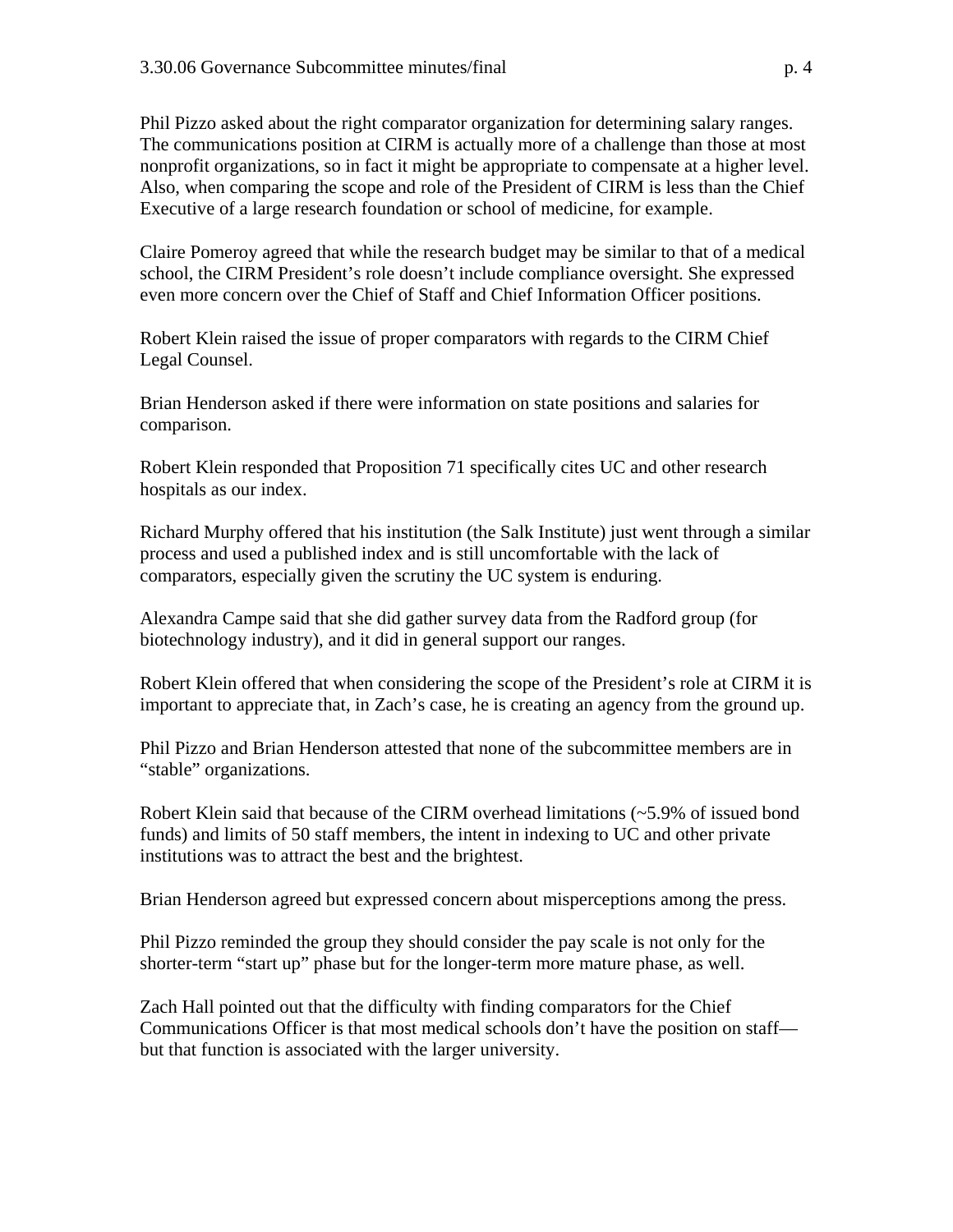Richard Murphy pointed out that all 501 (c) 3 organizations have to make their salaries for senior staff public.

John Simpson (member of the public) commented that some of the Proposition 71 index organizations' salaries are too high and expressed concern about the lack of comparator data for Chief Communications officer salary range and suggests a comparison to the Chief Communications officer for the Governor of California.

Don Reed (member of the public) expressed support for the salary range comparators as described.

Zach Hall suggested changing the scales to use the same minimums or similar and to cut down the range from 60% to 50%.

Sherry Lansing expressed a wish for more data, specifically within the State of California government pay scale.

Zach Hall suggested that the CIRM go back and take another look at data so that we balance the perception risk with our need to recruit the very best possible people and also restructure the salary range formula.

Sherry Lansing expressed that she did not want a delay in this vote to inhibit Zach Hall in his hiring in any way, and Zach assured her that it would not.

Claire Pomeroy also requested educational background, years of experience, and position functions to be displayed in a spreadsheet.

Tina Nova agreed that it was a good approach to combine survey information, years of experience, and current salary.

Richard Murphy expressed the need for more surveys and to examine total benefits packages.

Phil Pizzo expressed a concern about potentially creating a morale problem for existing employees, and Alexandra Campe assured him that all current CIRM staff were within the median range of the proposed ranges.

Walter Barnes pointed out that a separate project is for staff raises, promotions, and evaluations.

Sherry Lansing summarized that Alexandra Campe will bring back more survey information and reformulated ranges at the next Governance Subcommittee meeting  $(May 19<sup>th</sup>, 2006).$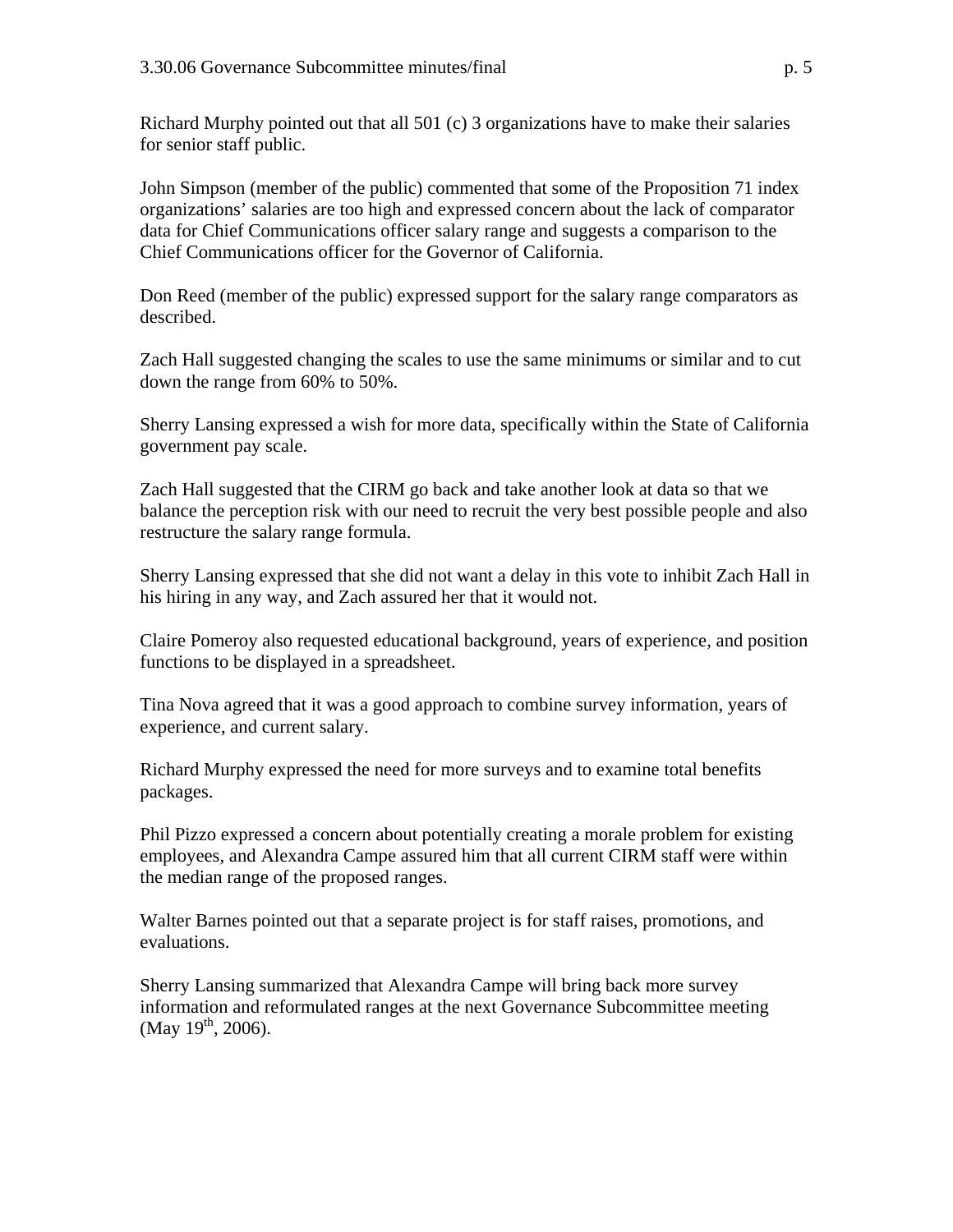## **Agenda Item 6: Consideration of [proposed policy and procedure on accepting gifts](http://www.cirm.ca.gov/meetings/pdf/2006/03/033006_item_6.pdf)  [of real or personal property and the naming of CIRM programs or property](http://www.cirm.ca.gov/meetings/pdf/2006/03/033006_item_6.pdf) in connection with receipt of gifts.**

Walter Barnes presented three components: 1) background narrative and recommendation, 2) proposed policy and procedure, 3) proposed commitment letter format for use in accepting real and personal property. He reminded the subcommittee that Proposition 71 does authorize the ICOC to accept real and personal property including gifts, royalties, and inters, and other things to supplement funding for grants and administrative operations. CIRM staff researched the gift and naming policies under three different groups of state agencies in formulating this proposed policy.

Robert Klein believed "naming opportunities" should go back to the ICOC to determine if the gifts are "substantial" enough, and he was not supportive of provision B.

Walter Barnes explained that in provision B, if a gift comes with initial an/or ongoing expenditures in order to maintain that gift that will likely exceed or equal the value of the gift then we believed the ICOC should not accept such gifts. Walter recommended all real property is approved by the ICOC, all naming opportunities should be approved by the ICOC and all gifts or real and personal property be approved by the ICOC with certain exceptions: 1) except gifts of cash, stock, bond, personal property up to \$5 million (approved by the unanimous consent of the Executive Committee) and gifts of less than \$5,000 can be accepted directly by the President.

Claire Pomeroy commented on the utility UC Davis' "Naming committee" which sets minimum donation requirements.

Robert Klein agreed that it would be more efficient for the Governance Subcommittee to serve as the "Naming Committee" for the ICOC.

John Simpson (member of the public) registered his discomfort with the concept of naming.

Don Reed (member of the public) expressed his desire for a visual representation of the hope embodied within CIRM, centrally located in San Francisco.

Motion: Phil Pizzo moved approval. Claire Pomeroy: second.

The subcommittee lost a quorum by one member, but the sense of the subcommittee was for approval of the gift and naming policy and procedures.

# **Agenda Item 7: Consideration of [update on contracts](http://www.cirm.ca.gov/meetings/pdf/2006/03/033006_item_7.pdf)**

Alexandra Campe presented a spreadsheet of current contracts and interagency agreements. There were no new or amended contracts by the President to present to the subcommittee. For contracts greater than \$100,000, there were three legal contracts: 1)